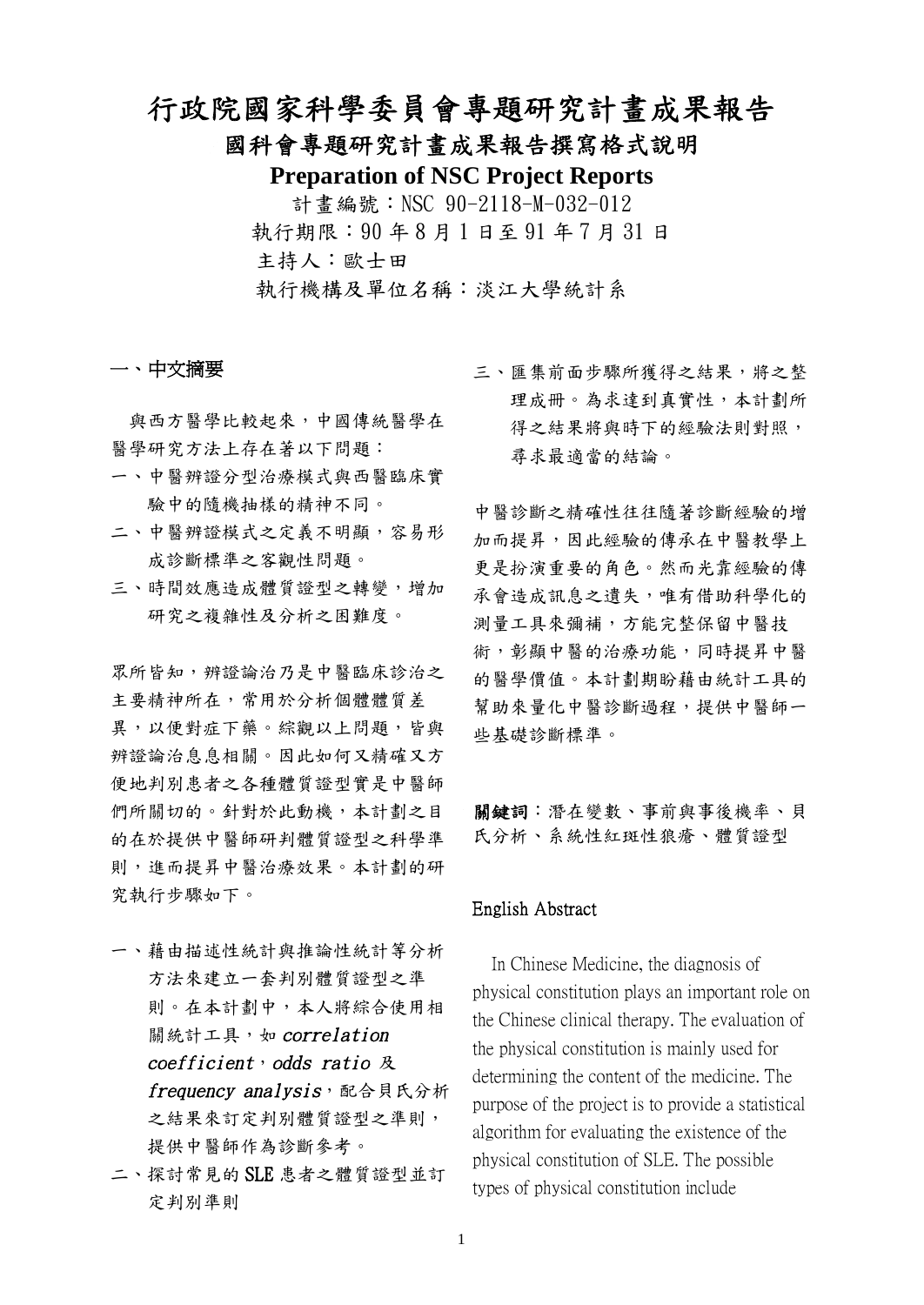Yin-Deficiency type(陰虛質), Yang-Deficiency type(陽虛質), Blood-Deficiency type(血虛質), Chi-Deficiency type(氣虛質), Phlegm-Wetness type(痰濕質) and Stasis type(瘀滯質). The steps to establish the diagnostic rules of physical constitution are in the following.

- 1. Based on the Bayesian model proposed by Ou (1999, NSC grant supported), the statistical analysis for the diagnosis of the physical constitution will be established. The statistical tools include *correlation* coefficient, odds ratio and frequency analysis.
- 2. The statistical inference on the diagnosis of physical constitution is to construct the diagnostic rules for each physical constitution. Meanwhile, the comparison between the proposed rules and empirical rules will be made.
- 3. Write down the summary of the results and the document for the algorithm of statistical analysis.

The translation of the experience on the diagnosis of Chinese Medicine is crucial for the promotion of the use of Chinese medicine. However, the accuracy of diagnosis in Chinese Medicine depends not only on the translation of medical experience but also on the quantifiable scientific method for classification of physical constitution. Moreover, the promotion of the Chinese Medicine in the international medicine is expected.

Keywords: Latent variable; Prior and posterior probability; Bayesian analysis; Systematic lupus erythematosus(SLE); Physical constitution.

## 二、緣由與目的

雖然中國傳統醫學(中醫)有著悠久的歷史 及完整的醫學理論體系與豐富的臨床經 驗,然而卻一直未受到國際醫學界的認 同。直到現代醫學(西醫)在許多重大疾病的 治療上遭遇困難後,中醫才逐漸受到重 視。然而相較於西醫的醫學成果,雖然投 入中醫臨床研究之資源日增,但醫學成果 卻未臻理想。探究可能原因如下:

- 四、中醫辨證分型治療模式與西醫臨床實 驗中的隨機抽樣的精神不同。
- 五、中醫辨證模式之定義不明顯,容易形 成診斷標準之客觀性問題。
- 六、時間效應造成體質證型之轉變,增加 研究之複雜性及分析之困難度。
- 七、經驗法則程度:中醫>西醫; 實驗控 制程度:西醫>中醫; 醫療分析之量化程度:西醫>中醫。

由以上四項原因可發現,中醫臨床研究所 需的是一套與西醫醫學研究相似的科學研 究方法來解決以上問題,而統計分析工具 正是最佳選擇。本計劃將提供用於辨證系 統性紅斑性狼瘡患者之體質證型之統計分 析流程,同時制定辨證準則以供醫師做為 診斷參考。如此一來,不但能幫助醫師精 確判別證型以避免因經驗不足而造成誤 導,更能促進中醫醫療之科學化,提昇中 醫之國際醫學地位。

## 三、計畫結果與討論

計畫成果之詳細內容請參考所附 PDF 檔, 最終的成果達成當初所預期之成果;即建 立體質證型之判定準則。與現行之大陸判 定準則比較,本計畫提供一個較合理的診 斷基準,提昇診斷之精確性。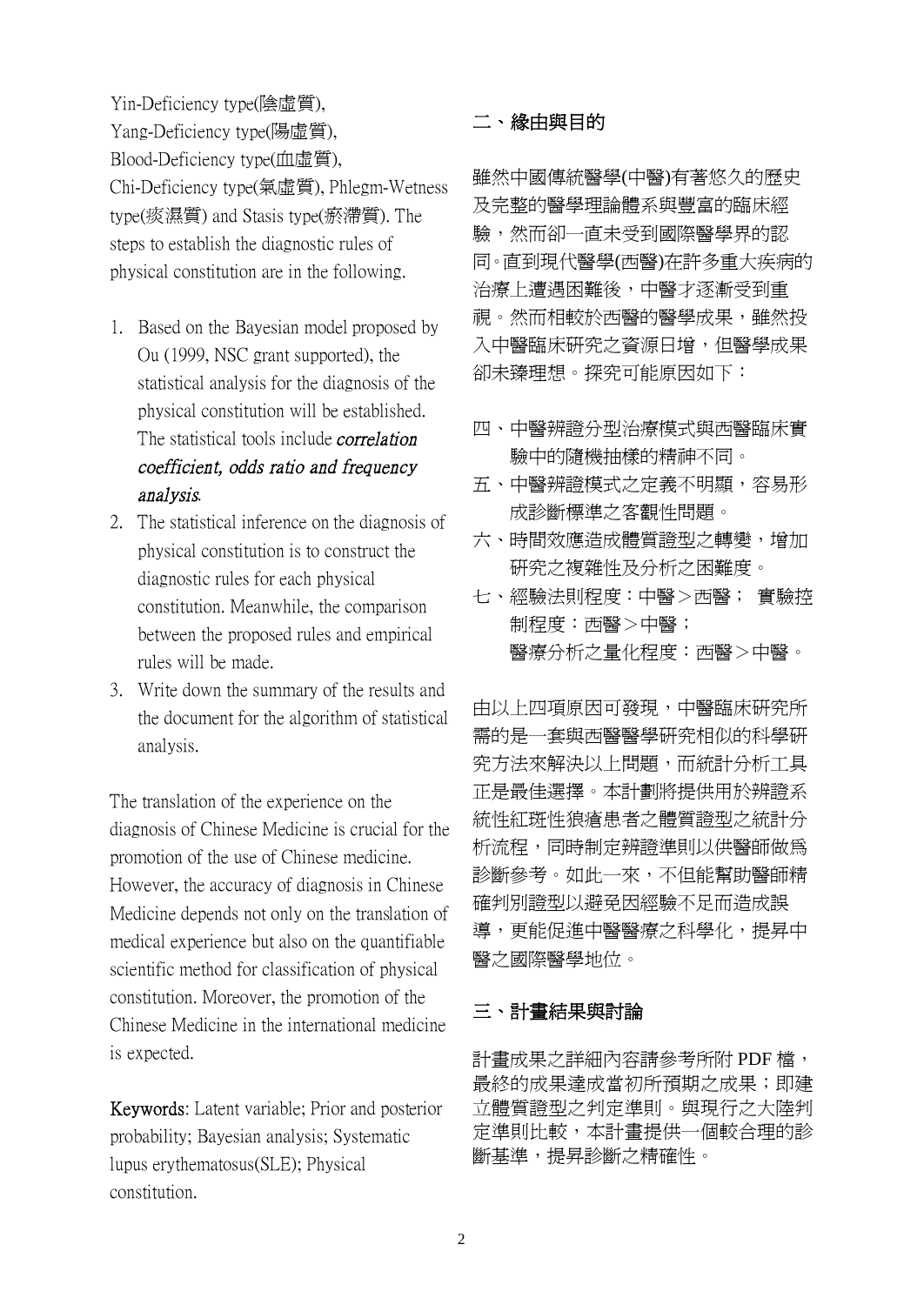### 四、計畫成果自評

本計畫的動機再於將中醫體質辨證科 學化,以便提昇診斷精確性及療效。在此 動機下, 本計畫提出一套統計分析流程來 分析中醫體質資料,進而設定辨證中醫體 質之準則,供中醫師們參考。 綜合描述性 統計與推論性統計之結果,建立診斷中醫 體質之基準。研究成果的學術或應用價值 適合可在學術期刊發表,同時研究成果也 可用於其他疾病之體質辨證。

### 五、參考文獻

請參考所附 PDF 檔案。